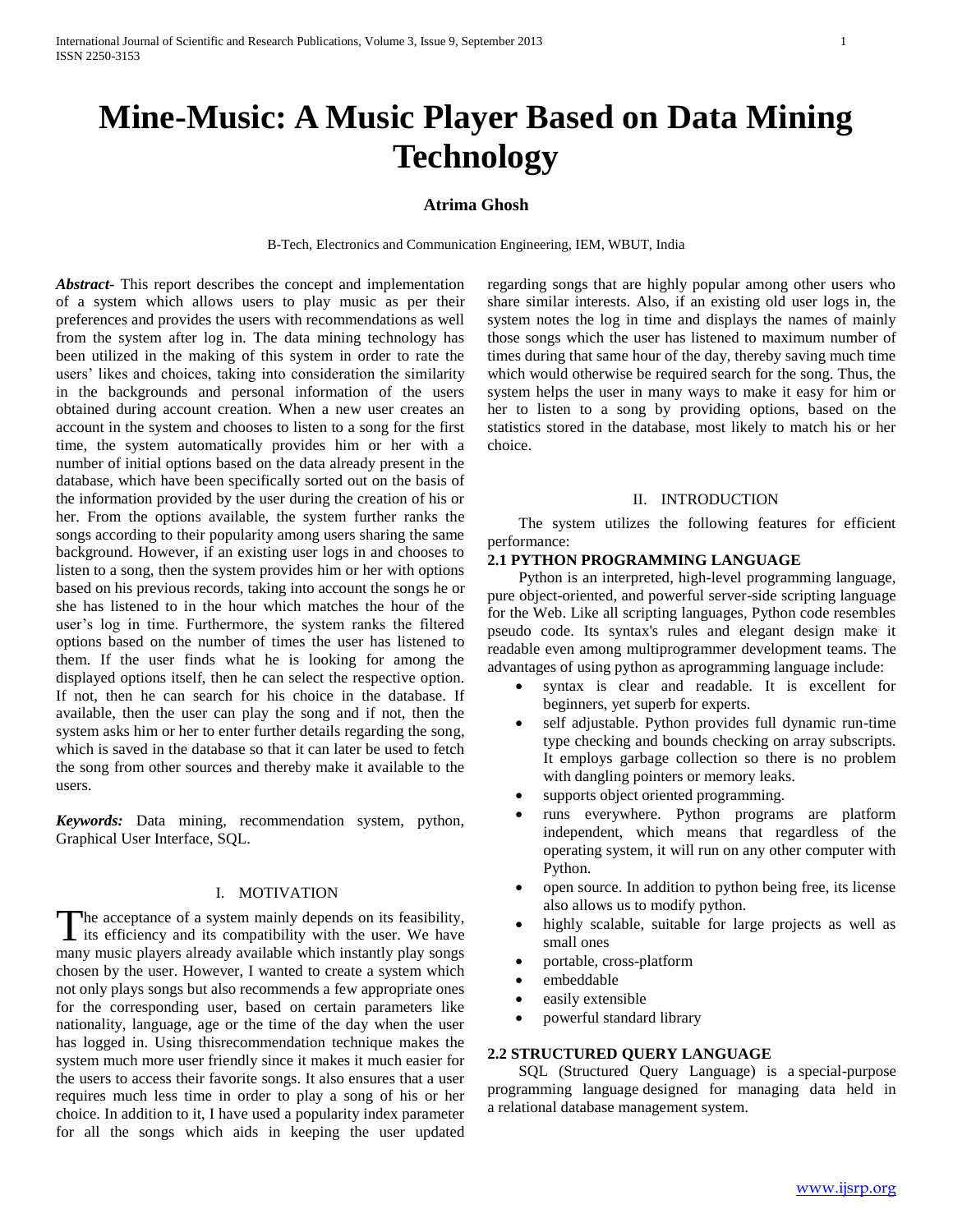Originally based upon relational algebra and tuple relational calculus, SQL consists of a data definition language and a data manipulation language. The advantages of using SQL include:

- High speed. SQL Queries can be used to retrieve large amounts ofrecords from a database quickly and efficiently.
- SQL makes it easier to manage databasesystems without having to write substantial amount of code.
- The scope of SQL includes data insert, query, update and delete, schema creation and modification, and data access control.

## **2.3 GRAPHICAL USER INTERFACE**

 In computing, graphical user interface (GUI) is a type of user interface that allows usersto interact with electronic devices through graphical icons and visual indicators such as secondary notation, as opposed to text-based interfaces, typed command labels or text navigation. The actions in GUI are usually performed through direct manipulation of the graphical elements. The advantages of using a graphical user interface include:

- User friendly. GUI systems offer a comparatively intuitive approach. Even users without any significant training can learn to use the systems with ease and hence use softwares to accomplish their goals.
- Multitasking. GUI systems offer a simple means of multitasking. Users can maintain multiple open applications and transition between them with a click of the mouse. This enhances productivity.
- Visuals. GUI systems provide a more pleasant visual environment to work with on the computer, which makes GUI a desirable feature for most end-users.

## **2.4 DATA MINING**

 Data mining is the computational process of discovering patterns in large data sets involving methods at the intersection of artificial intelligence, machine learning, statistics, and database systems. The overall goal of the data mining process is to extract information from a data set and transform it into an understandable structure for further use. Aside from the raw analysis step, it involves database and data managementaspects, data preprocessing, model and inference considerations, interestingness metrics, complexity considerations, post-processing of discovered structures, visualization, and online updating. Data mining uses information from past data to analyze the outcome of a particular problem or situation that may arise. It is extremely user friendly, reduces access time to data and also allows us to filter or extract only a small portion of required data from a huge database.

# III. METHODOLOGY

# **3.1 STEP ALGORITHM:**

Step 1: Start.

Step 2: Display a window for old users to log in and new users to sign up.

Step 3: If new user, go to step 22, else continue.

Step 4: Select login.

Step 5: Open a new window where the user enters username and password and selects OK.

Step 6: Check whether the username and password are a match with those present in the database.

Step 7: If username and password are valid, go to step 8. Else enter correct username and password.

Step 8: Login successful.

Step 9: Note down the time of logging in.

Step 10: Check in the database to see if the user has listened to any song in the past at that particular hour of the day. If so, then go to step 11, else go to step 13.

Step 11: Check to see the number of times the user has listened to the songs and accordingly arrange the list of recommended songs, keeping the most listened to songs at the top.

Step 12: If the total number of recommendations are fulfilled, then go to step 15. Else, for the selection of remaining songs, go to step 13.

Step 13: Check the main Songs database to see which songs are most listened to by the users having the same nationality, age group and language as that of the logged in user.

Step 14: Out of the selected songs, select the ones with the highest popularity index and arrange them accordingly.

Step 15: Display the entire list of recommended songs for the user to choose. If the user selects from among them, then continue. Else go to step 18.

Step 16: Play the song.

Step 17: Update the database which keeps track of the users' past records of the songs which the users listen to. Go to step 26.

Step 18: If the desired song is not displayed, then ask the user to enter the name of the song that he wants to listen to.

Step 19: If available, go to step 16. Else continue.

Step 20: Ask the user to enter the details of the song – Song name, Artist, Album name, Year released, Genre and language of the song.

Step 21: Store the details in the database for unknown songs. Go to step 26.

Step 22: Select Sign up.

Step 23: Enter the details – Name, Address, Country, Language, Date of Birth, Username and Password.

Step 24: Check to see if the username already exists in the database. If not, then continue. Else, re-enter username.

Step 25: The account is successfully created. Go to step 4. Step 26: Stop.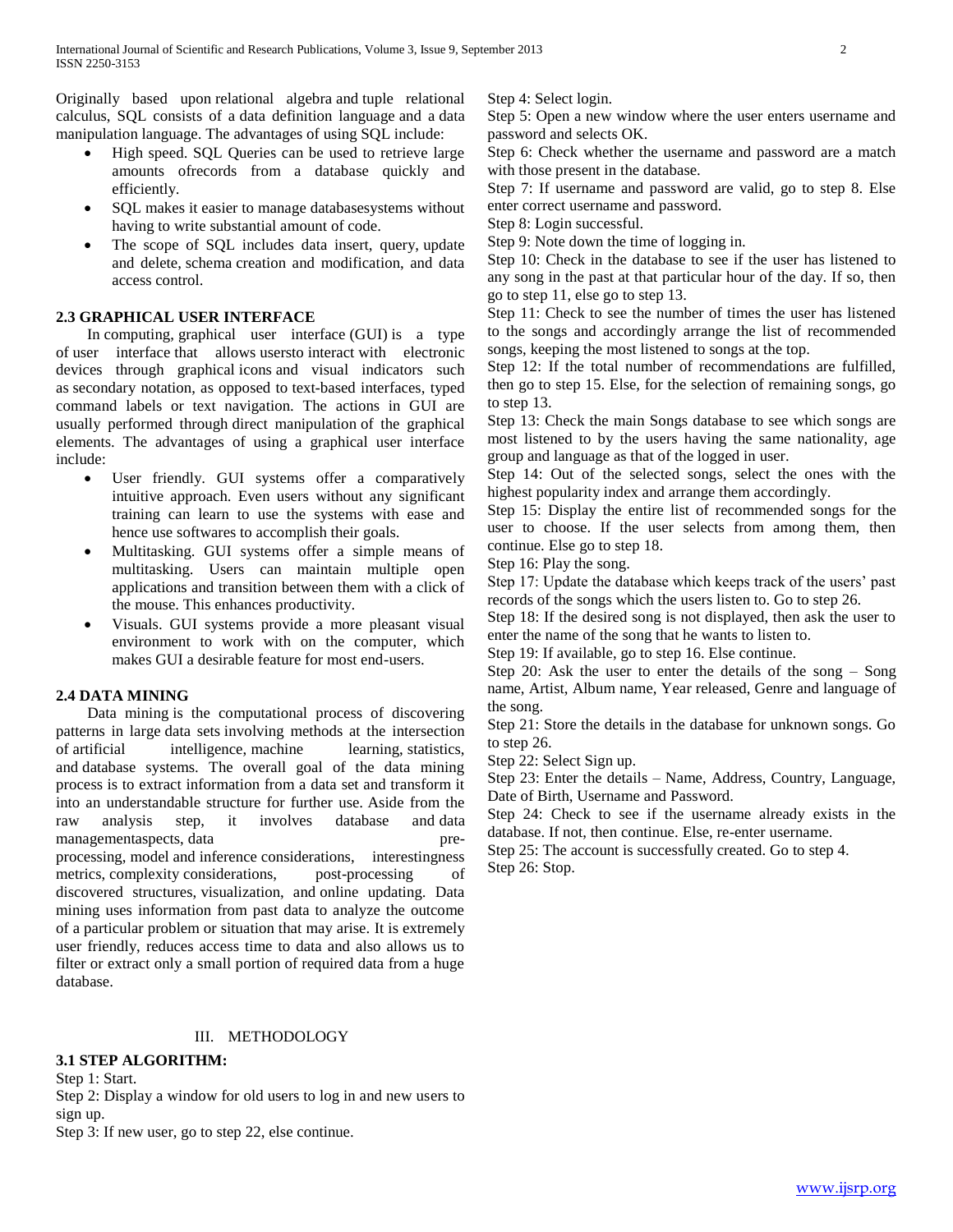## **3.2 FLOW CHART:**